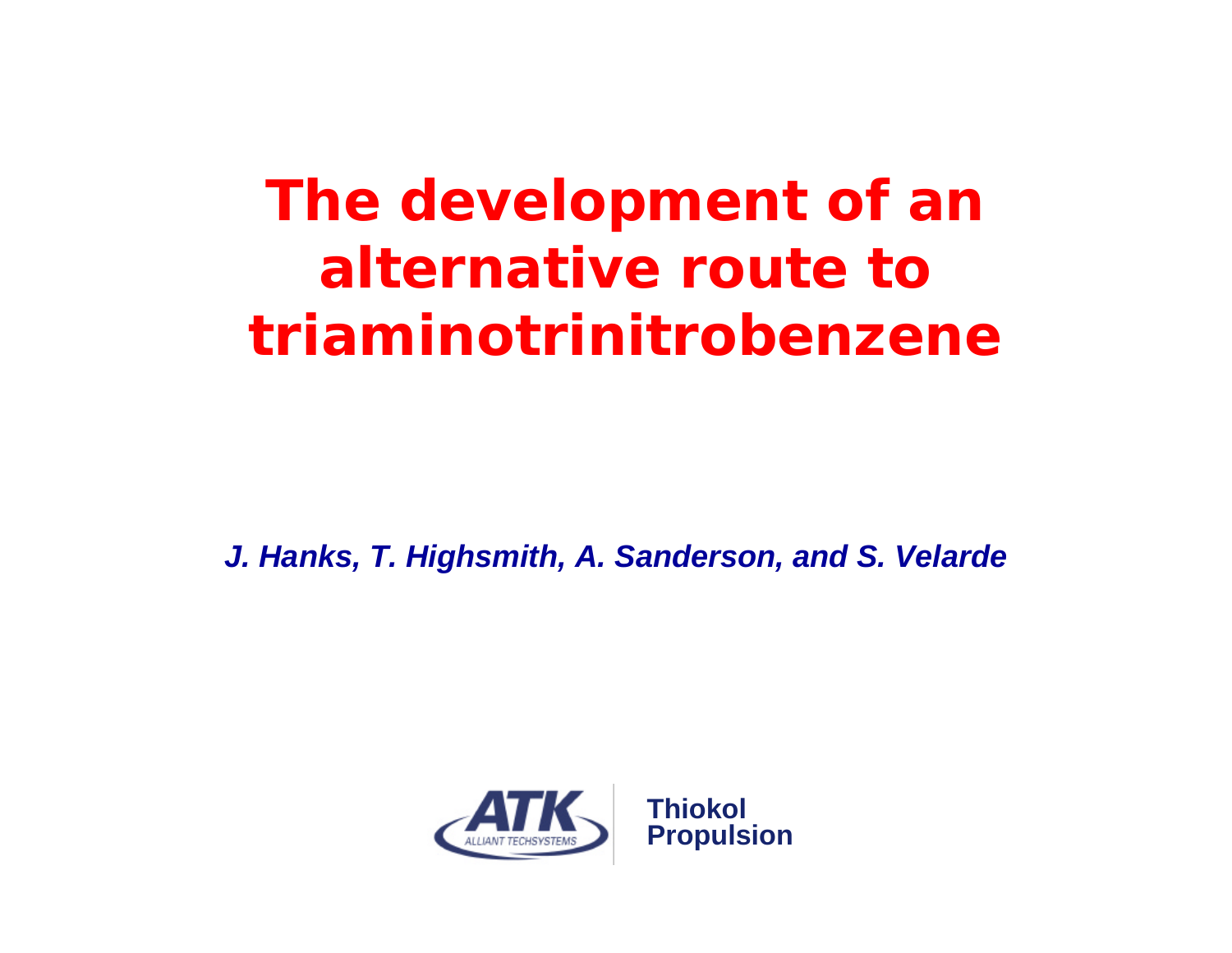

#### *Acknowledgements*

- **The funding for this work was provided to Thiokol by the US Navy ManTech office**
- **Special thanks to Rob Schmitt, Alex Mitchell, Al Stern, Lori Nock, John Brough, Tim Mahony and Mike Coburn in US**
- **Anthony Bellamy, RMCS and Peter Golding, AWE**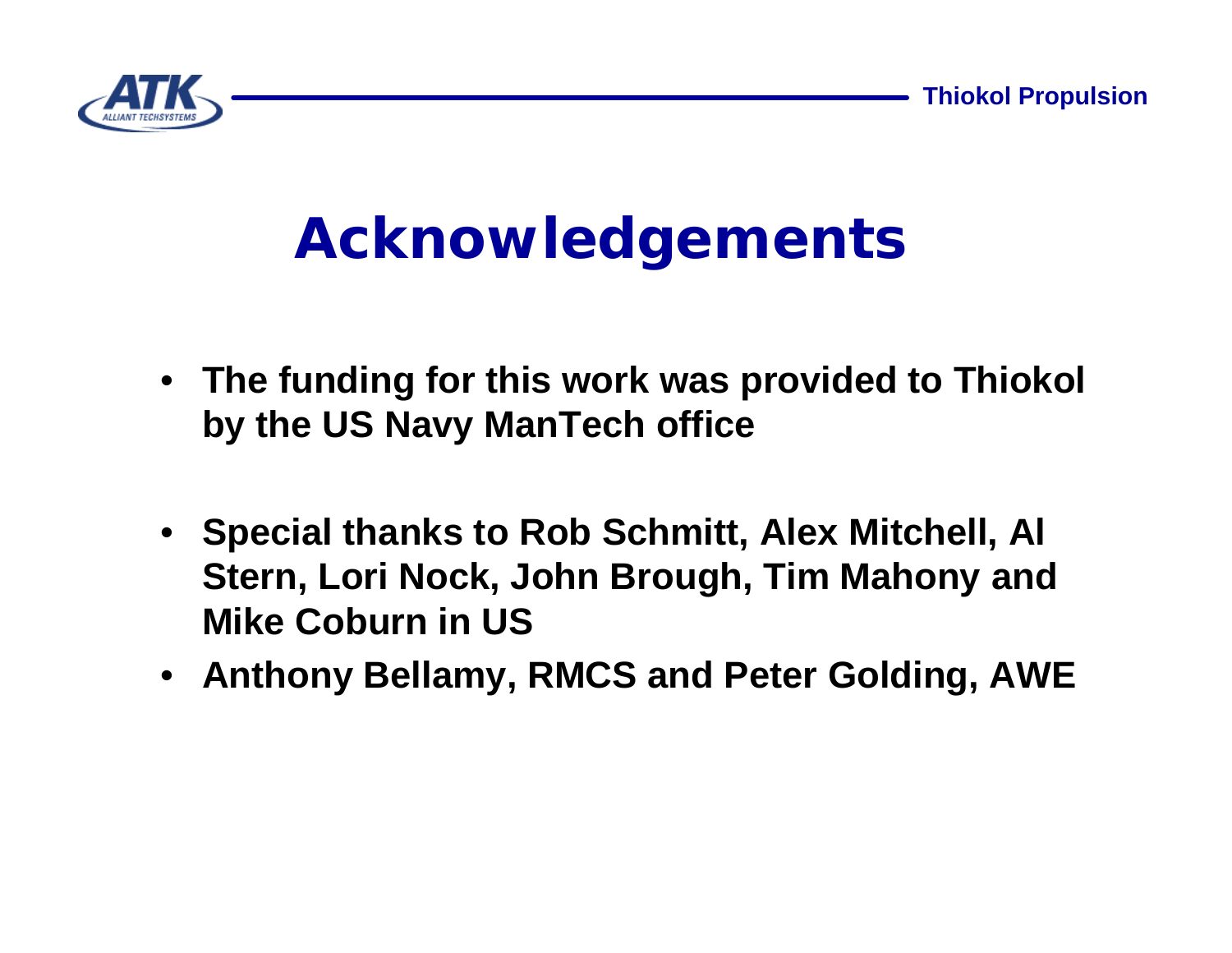**Thiokol Propulsion**



# *Why TATB Synthesis?*

- **Current production method produces undesirable waste**
- **TCB is no longer readily available**
- **Presence of ammonium chloride is a concern in TATB from traditional process**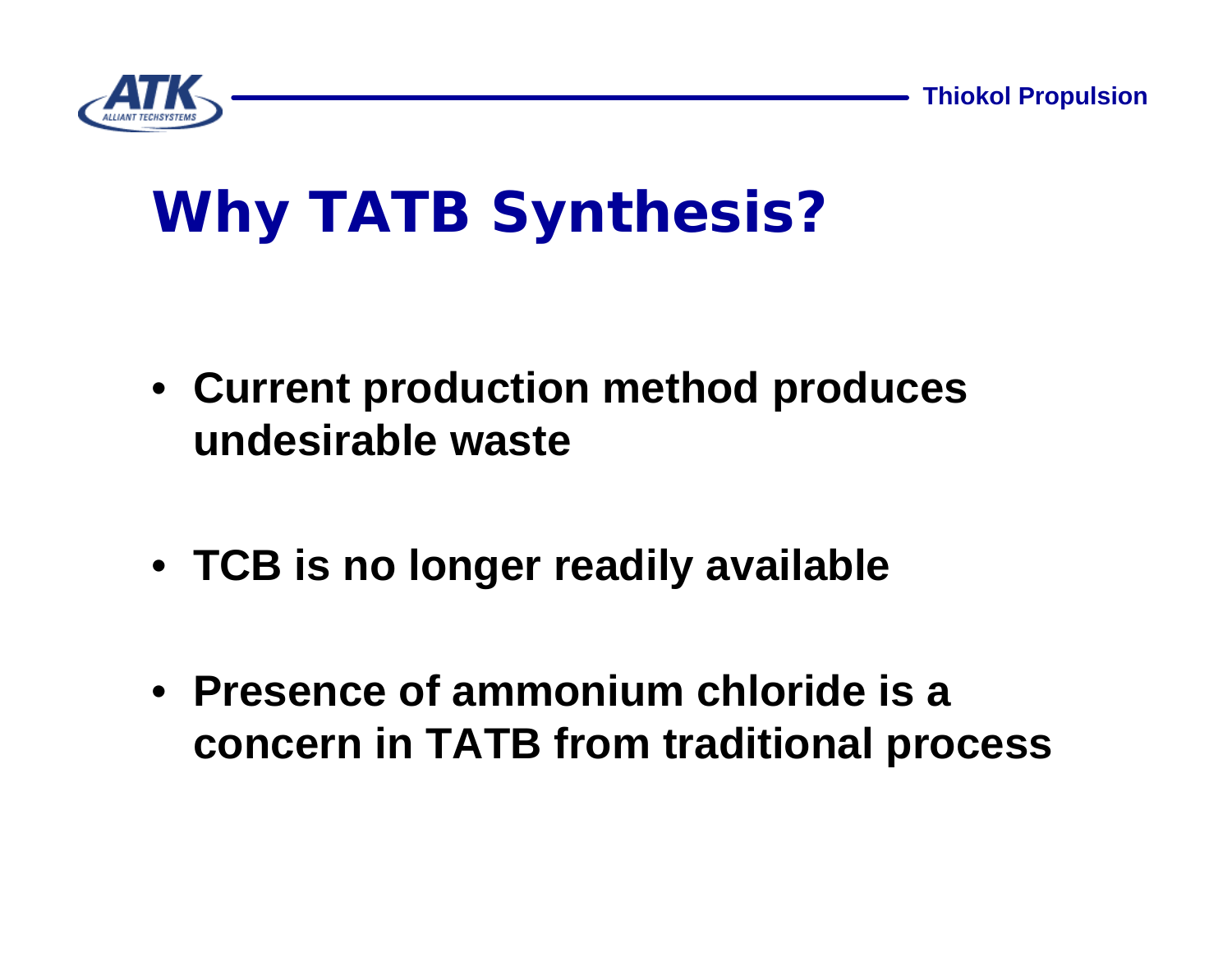

# *New TATB Synthesis objectives*

- **Develop a viable sustainable route to TATB**
	- Reasonable cost
	- Acceptable waste streams
	- TATB meets current specifications
	- Scaleable
	- Avoids chlorides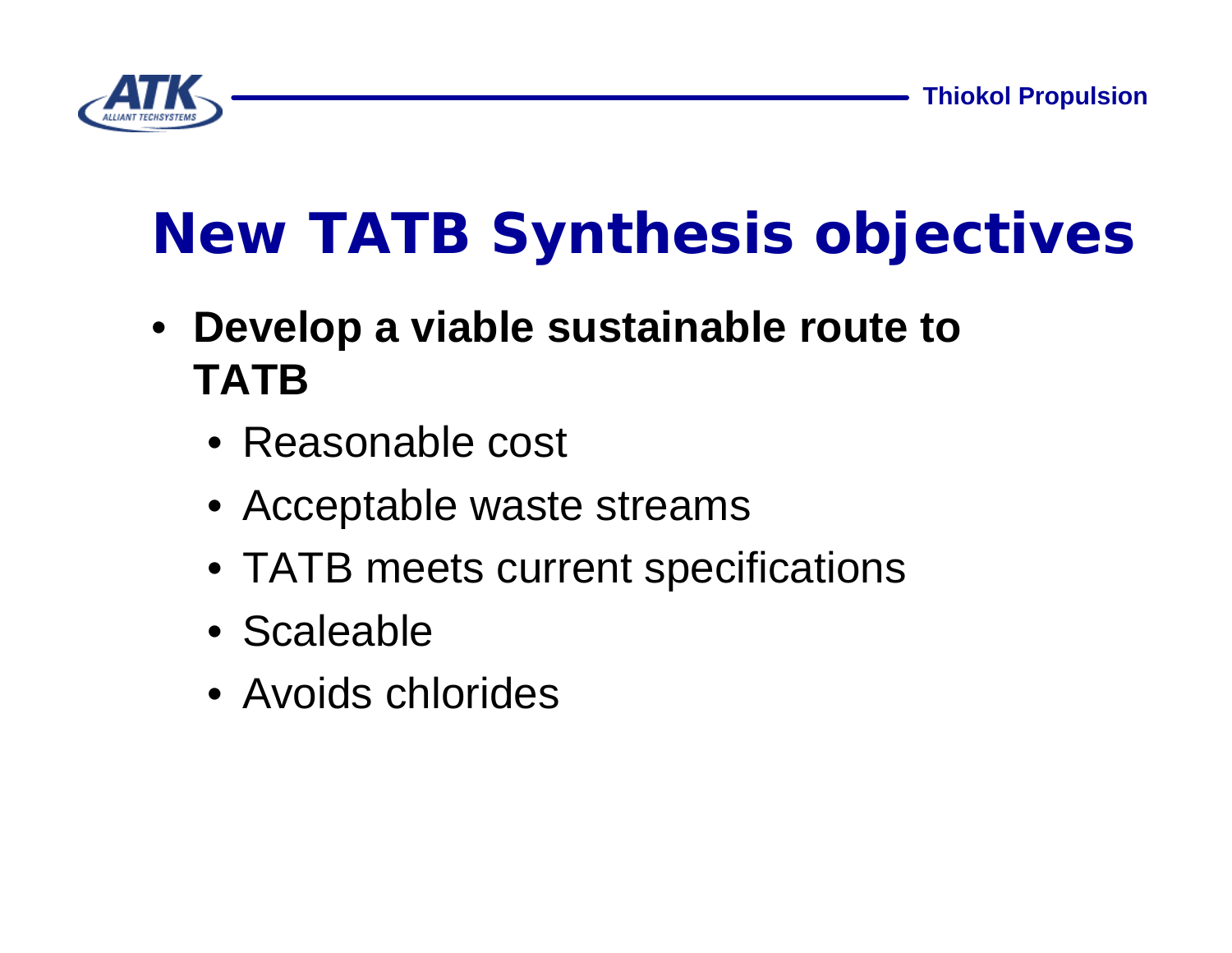

#### *Possible TATB routes*



- **Need to cleanly have 1,3,5 nitration**
	- **Mild conditions**
	- High yield
	- Acceptable waste
	- Intermediate that can be undergo aminolysis/amination

#### • **Aminolysis/amination should be simple**

- High yield
- Mild conditions
- Available aminating agent
- Acceptable waste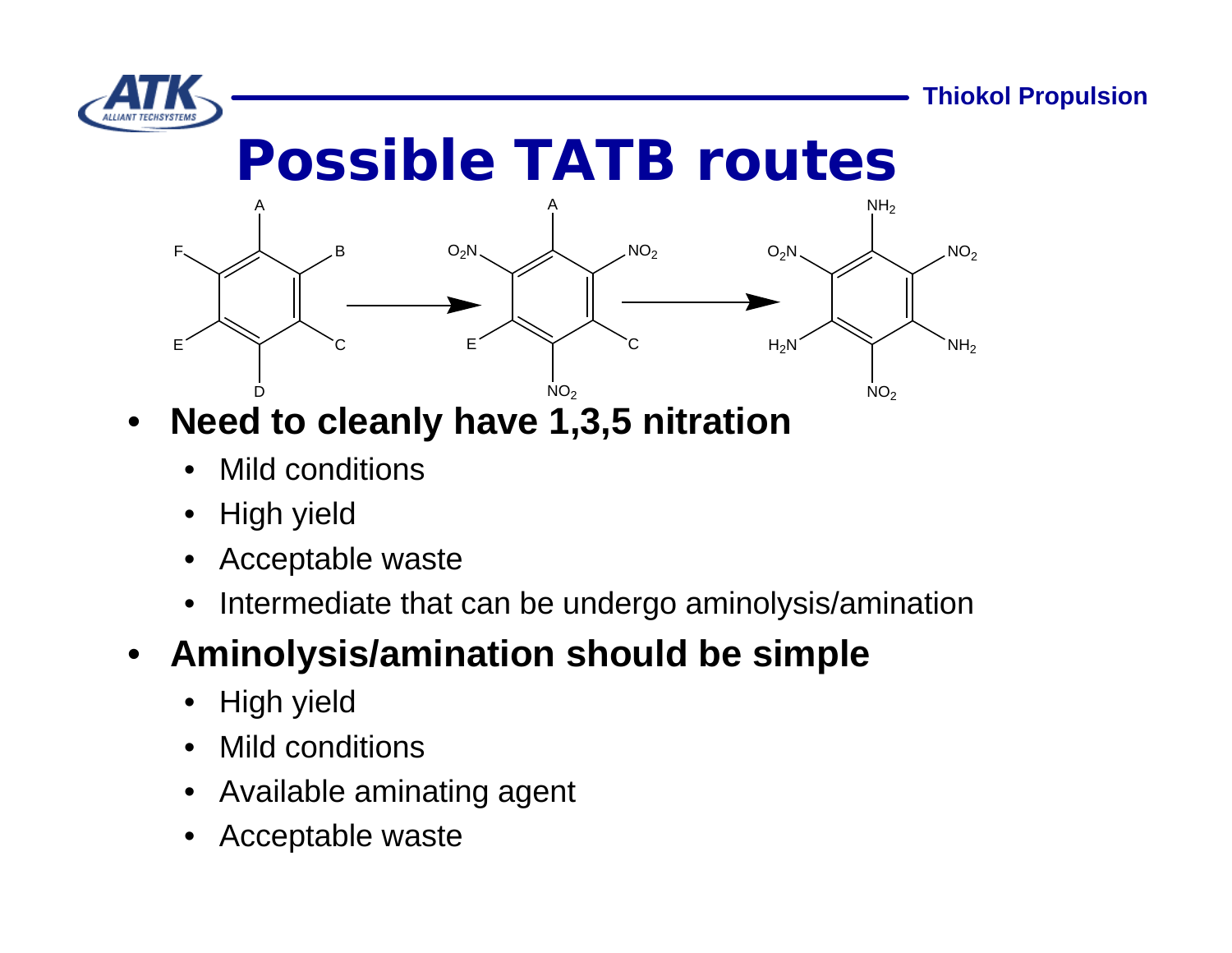

- **Phloroglucinol is ubiquitous**
	- **In bark of fruit trees as glycoside derivative**
	- **Free form in the acacia tree and the kino gum of the eucalyptus tree**
	- **Worldwide, approximately 140-200 metric tons of phloroglucinol are produced each year**
	- Numerous synthetic industrial routes (including demil of TNT)
- **Route developed by Bellamy, Golding and Ward**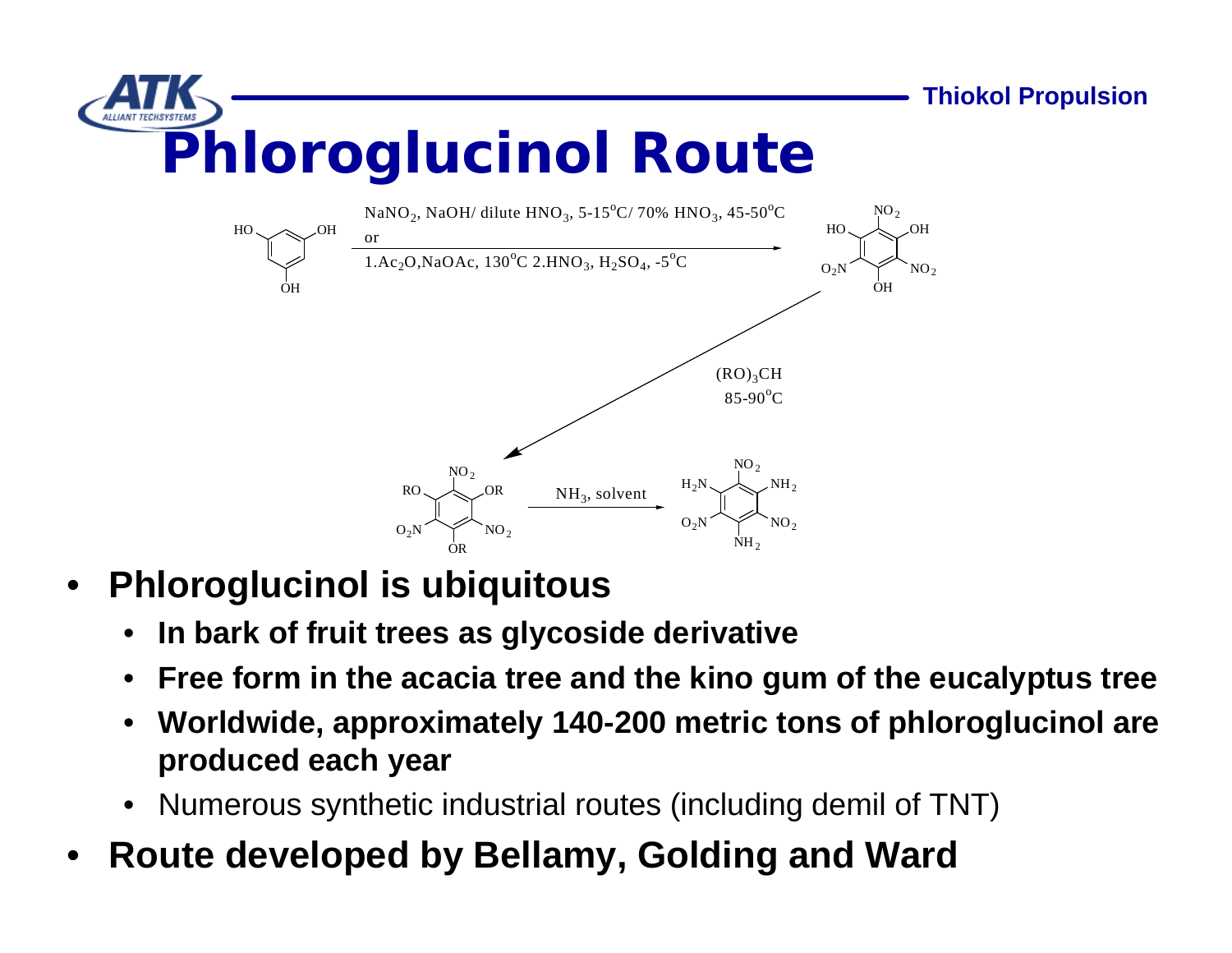

# *Phloroglucinol route assessment*

- **What is the best route and optimum conditions?**
- **Is route scaleable?**
	- Safety
	- Processing
	- Product quality
	- Reproducibility
	- Waste
	- Cost (Materials, labour and waste disposal at production scale)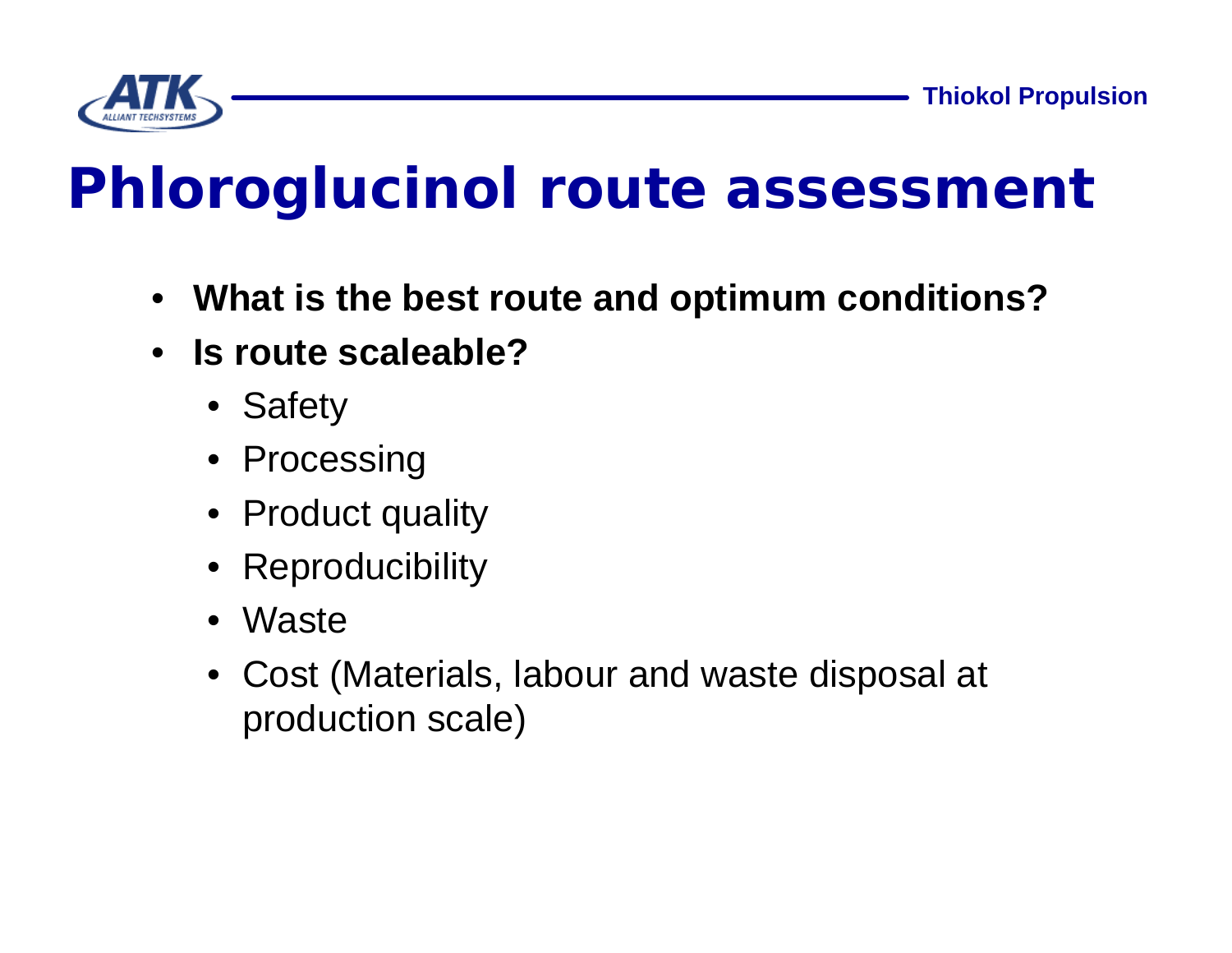

# *Synthesis of TNPG*



- **Acetylation hard to scale**
	- Lower yield as scale increased
- **Extra step over nitrosation**



- **Higher temperatures**
- 75% (70%)
- **Easy to scale**
	- Higher yields at bigger scales
- **Moderate yield**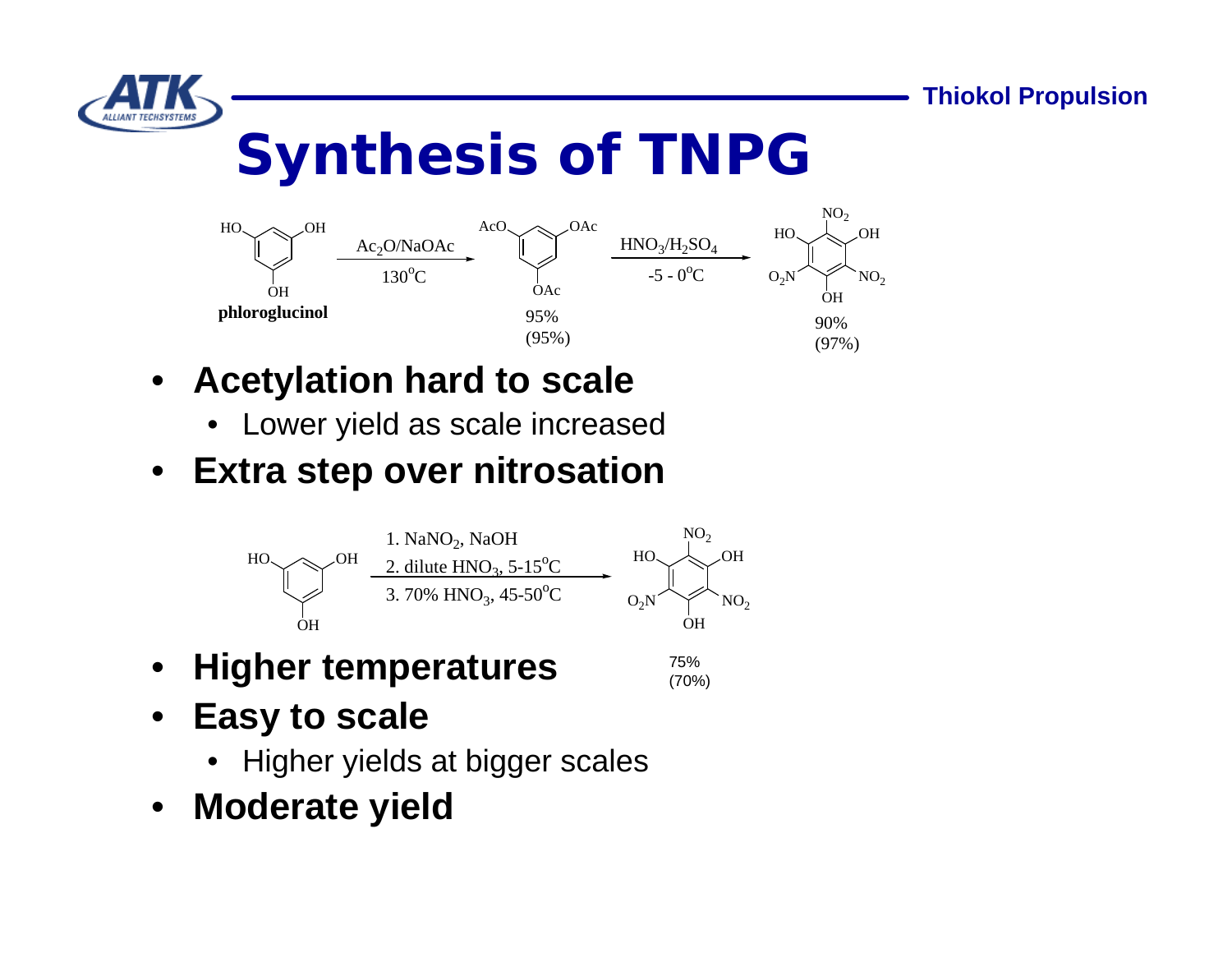

**Thiokol Propulsion**

#### *Reaction Calorimetry Data*



- **Reasonable exotherms**
- **Addition rate controls heat evolution**
- **Easily controllable in 1700l reactor**

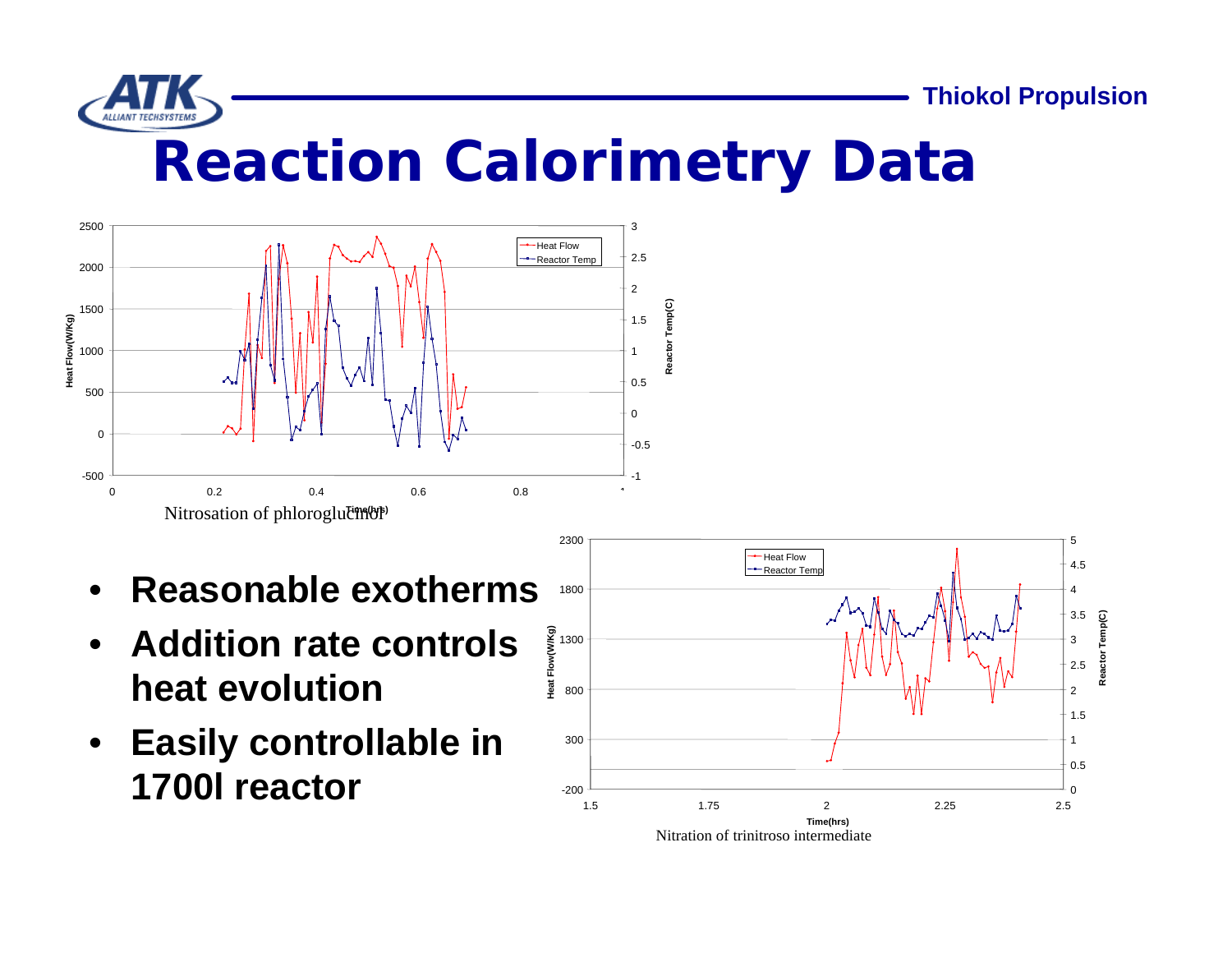

# *Synthesis of TETNB*

- **Used triethylorthoformate due to cost**
- **Maximized reaction concentrations**
- **Increased isolated yield**

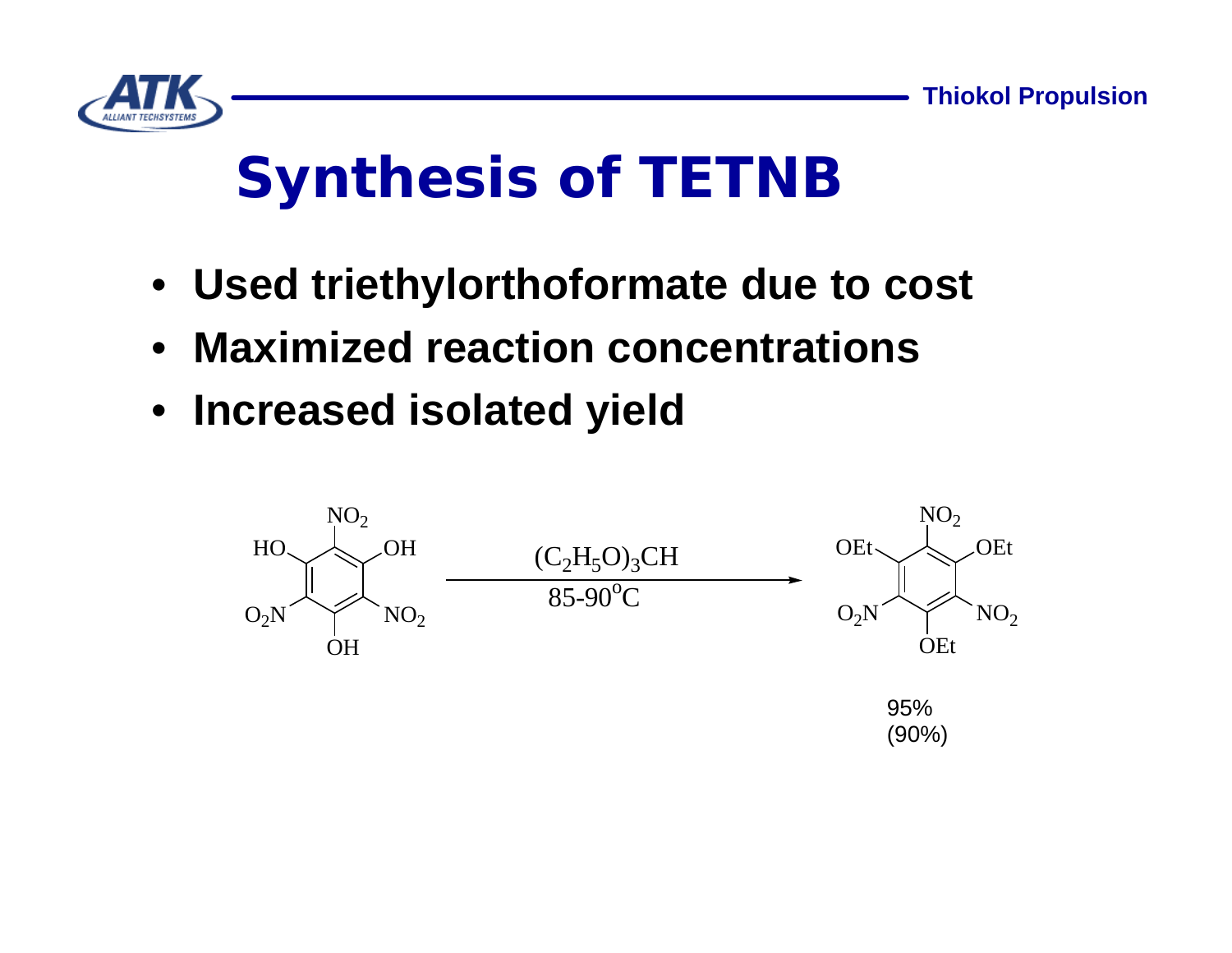**Thiokol Propulsion**

**Reactor Temp(C)**

Reactor Temp(C)



## *Reaction Calorimetry Data for Alkylation*

- **Not exothermic reaction**
- **Very exothermic crystallization**
	- Needs to be controlled for viable scale-up



**Time(hrs)**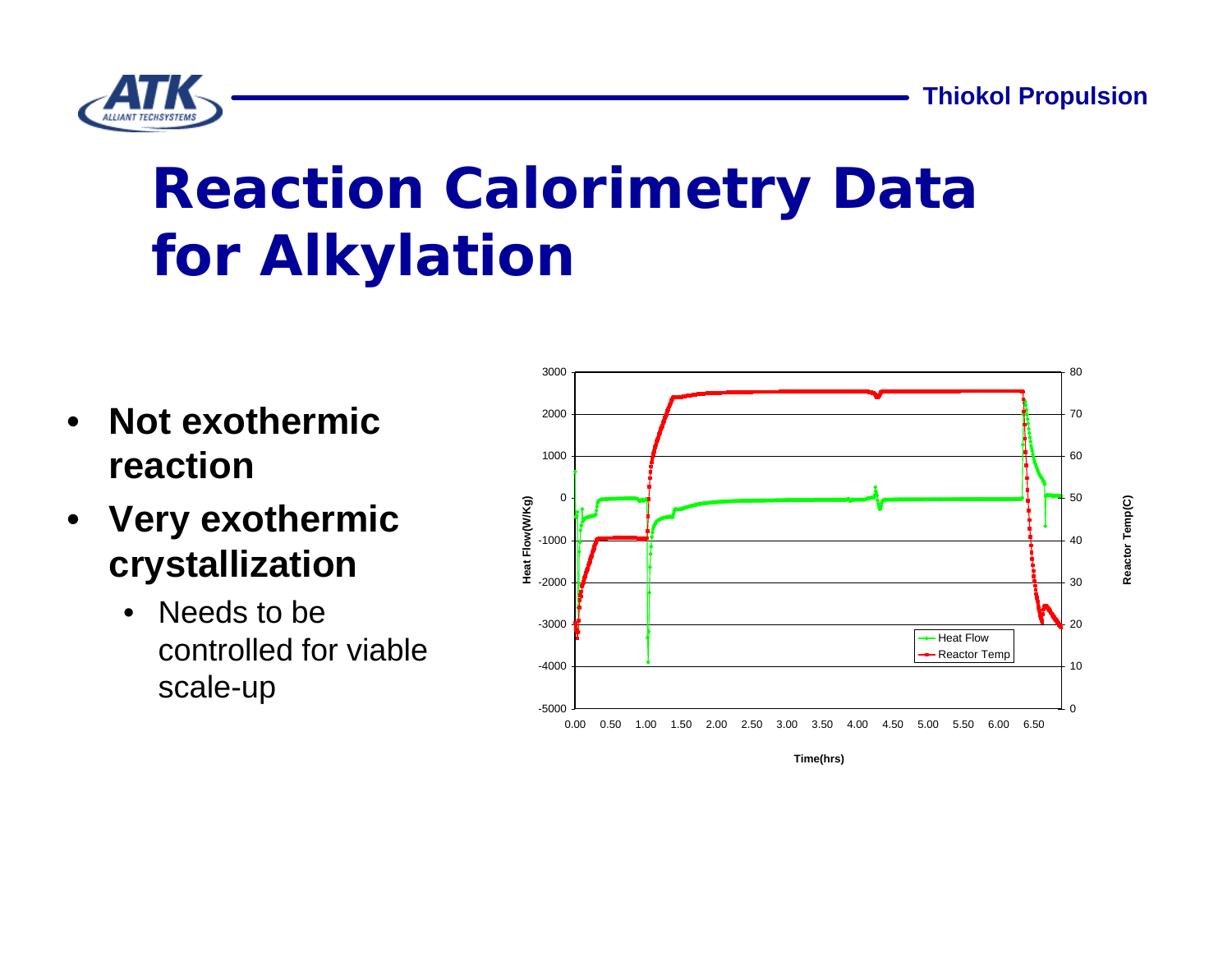

### *Safety Data of Intermediates*

- **No special hazards**
- **TNPG is very acidic**

|                                              | <b>TNPG</b>         | <b>TETNB</b>          | Acceptable<br><i>limits</i>   |
|----------------------------------------------|---------------------|-----------------------|-------------------------------|
| <b>ABL</b> impact (cm)                       | 13                  | 51                    | $=3.5$                        |
| ABL friction (lbs $@$ ft/s)                  | 800 @ 8             | 800 @ 8               | $=50 \; \textcircled{a} \; 3$ |
| DSC onset/peak $(^{\circ}C)$                 | 219/223             | 307/318               |                               |
| VTS, 100°C, 48 h (ml gas/g substrate)        | 0.189               | 0.450                 | <2.0                          |
| TC ESD unconfined (J)                        | 8, no mass ignition | 0.6, no mass ignition | no mass<br>ignition           |
| TC impact (in)                               | 27.7                | 45                    | >4                            |
| <b>TC</b> friction (lbs)                     | >64                 | >64                   | >10                           |
| <b>SBAT</b> onset (°F)                       | 297                 | 391                   | >225                          |
| Russian deflagration-to-detonation (500 psi) | GO                  | NO GO                 | NO GO                         |
| <b>IHE</b> mini-card gap (zero cards)        | GO                  | NO <sub>GO</sub>      | NO <sub>GO</sub>              |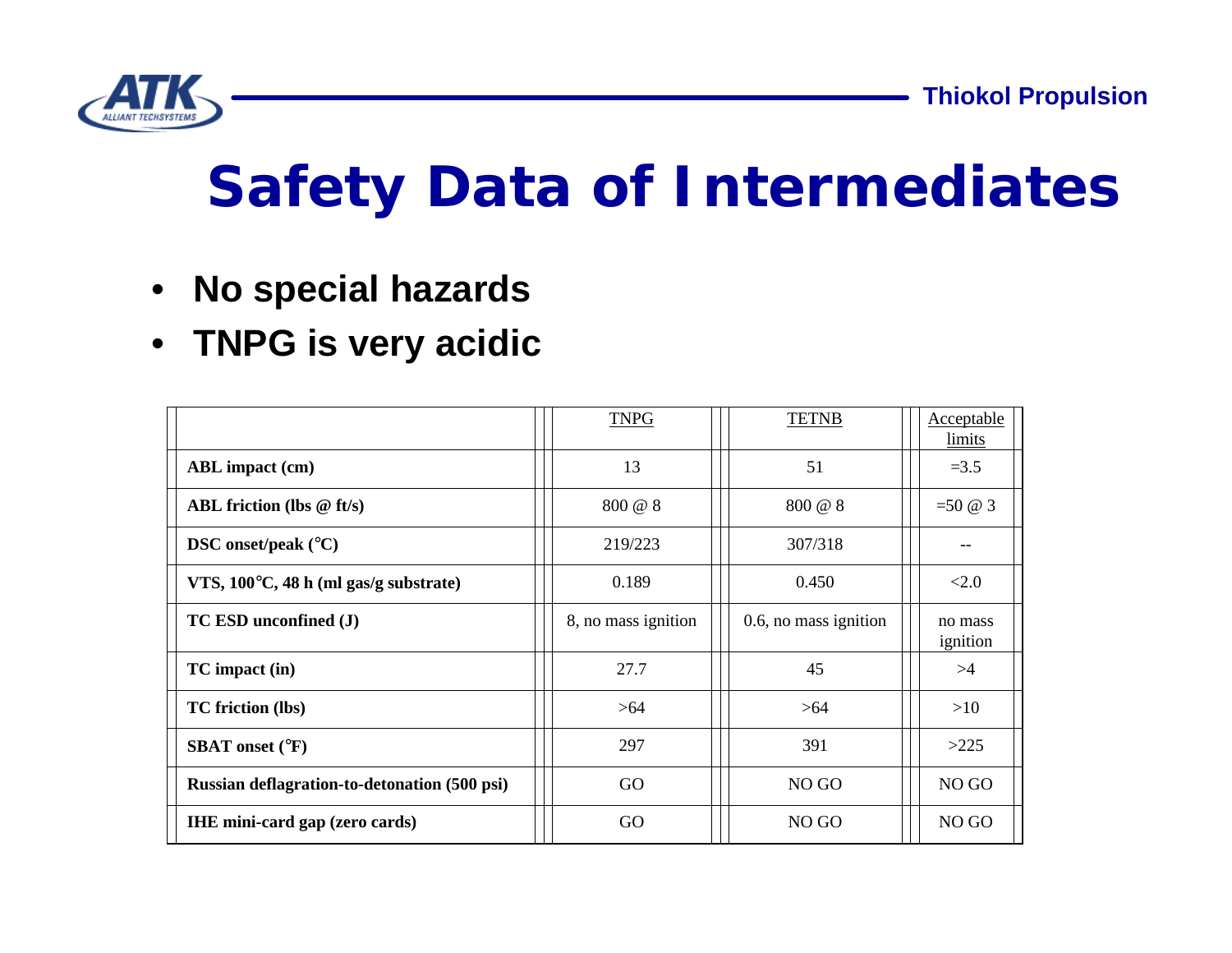

#### *Aminolysis Results*

| solvent system <sup>†</sup>            | particle size-micron<br>$(10\%, 50\%, 90\%)$ | $temperature$ <sup>°</sup> C) | yield |
|----------------------------------------|----------------------------------------------|-------------------------------|-------|
| MeOH                                   | 1.9, 5.5, 11.4                               | $-5$                          | 97.8  |
| <b>EtOH</b>                            | 3.9, 8.2, 13.8                               | $-5$                          | 98    |
| <b>DMF</b>                             | 1.8, 8.8, 20.0                               | $-5$                          | 99.1  |
| EtOH/DMSO(2/1)                         | 4.5, 9.6, 15.8                               | $\Omega$                      | 99.4  |
| i-PrOH                                 | 4.7, 15.6, 28.8                              | $-5$                          | 99.1  |
| dimethoxydiethylether                  | 6.1, 12.0, 19.8                              | $-5$                          | 97.5  |
| acetonitrile                           | 4.1, 14.6, 35.9                              | $-5$                          | 97.8  |
| pyridine                               | 4.9, 13.7, 25.1                              | $-7$                          | 99    |
| dichloromethane                        | 8.8, 22.9, 45.4                              | $-5$                          | 99.8  |
| toluene                                | 16.6, 30.4, 53.0                             | $-5$                          | 95.3  |
| Navy TATB (included for<br>comparison) | 26.0, 62.6, 114.5                            |                               |       |

- **Bubbled ammonia into reaction solution**
- **Simple and reproducible**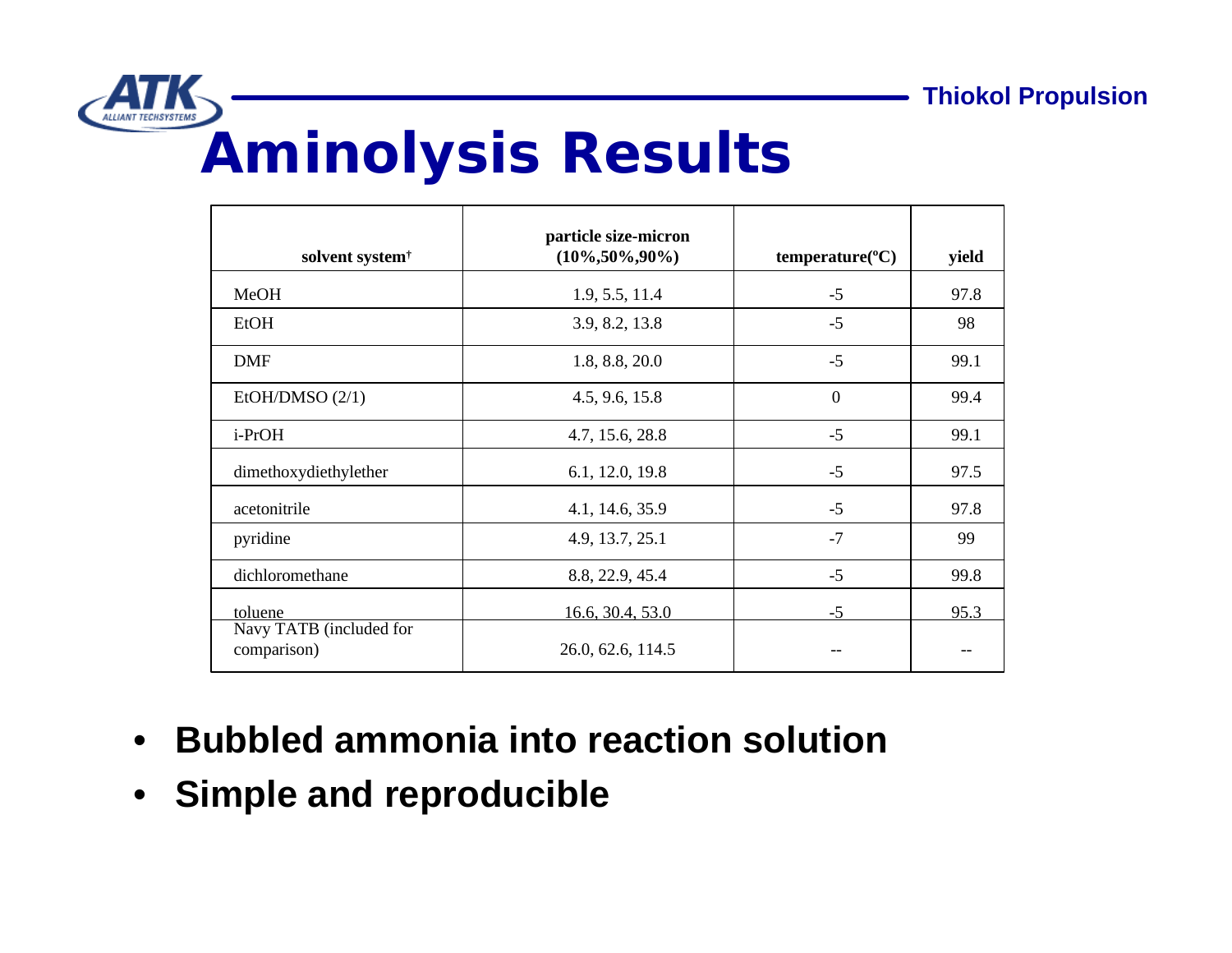

# *TATB Analysis*

- **Analysis (purity) is difficult due to TATB insolubility**
- **Quantitative HPLC method developed but needs standard**  $M$  Tata  $\overline{M}$  and  $\overline{M}$  and  $\overline{M}$

|                                                                  | ATK Thiokol<br><b>TATB</b>  | Navy TATB                       | Acceptable limits                          |
|------------------------------------------------------------------|-----------------------------|---------------------------------|--------------------------------------------|
| <b>ABL</b> impact (cm)                                           | 80                          | 80                              | $=3.5$                                     |
| ABL friction (lbs $@$ ft/s)                                      | 800 @ 8                     | 800 @ 8                         | $=50 \; \textcircled{a} \; 3$              |
| DSC onset/peak $(^{\circ}C)$                                     | 367/370                     | 385/389                         |                                            |
| VTS, 100°C, 48 h (ml gas/g substrate)                            | 0.252                       | 0.166                           | $\langle 2 \rangle$                        |
| TC ESD unconfined (J)                                            | $0.8$ , no mass<br>ignition | $2.66$ , no<br>mass<br>ignition | no mass<br>ignition (at 8)<br>$\mathbf{J}$ |
| $TC$ impact $(in)$                                               | >46                         | $>46$                           | >4                                         |
| <b>TC</b> friction (lbs)                                         | >64                         | >64                             | >10                                        |
| <b>SBAT</b> onset (°F)                                           | $N/A$ (off scale)           | $N/A$ (off<br>scale)            | >225                                       |
| <b>Russian deflagration-to-detonation</b><br>$(500 \text{ psi})$ | NO <sub>GO</sub>            |                                 | NO GO                                      |
| <b>IHE</b> mini-card gap (zero cards)                            | NO <sub>GO</sub>            |                                 | NO GO                                      |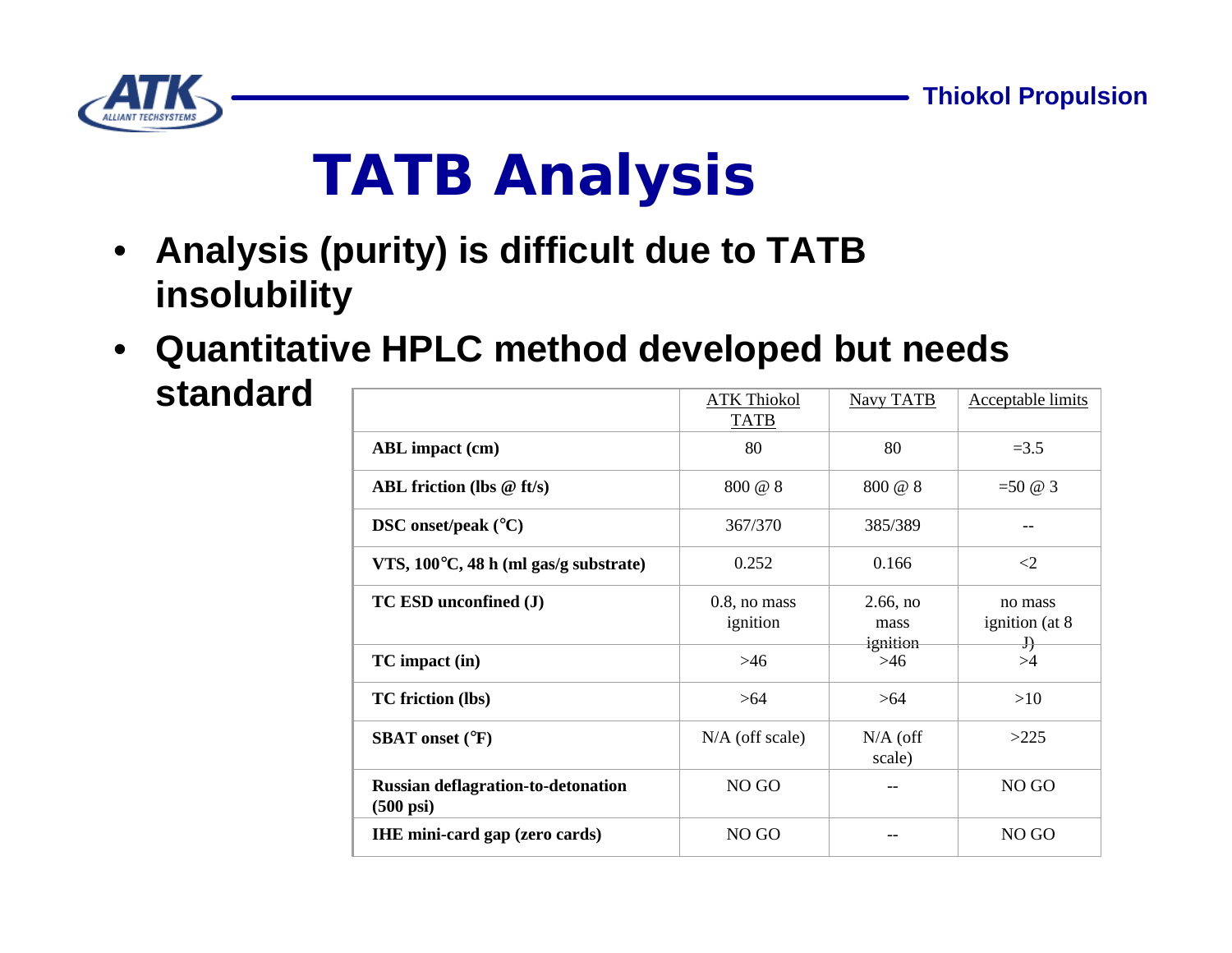

## *TATB Processing*

- **Made moulding powder**
- **Processed and safety properties as standard TATB**